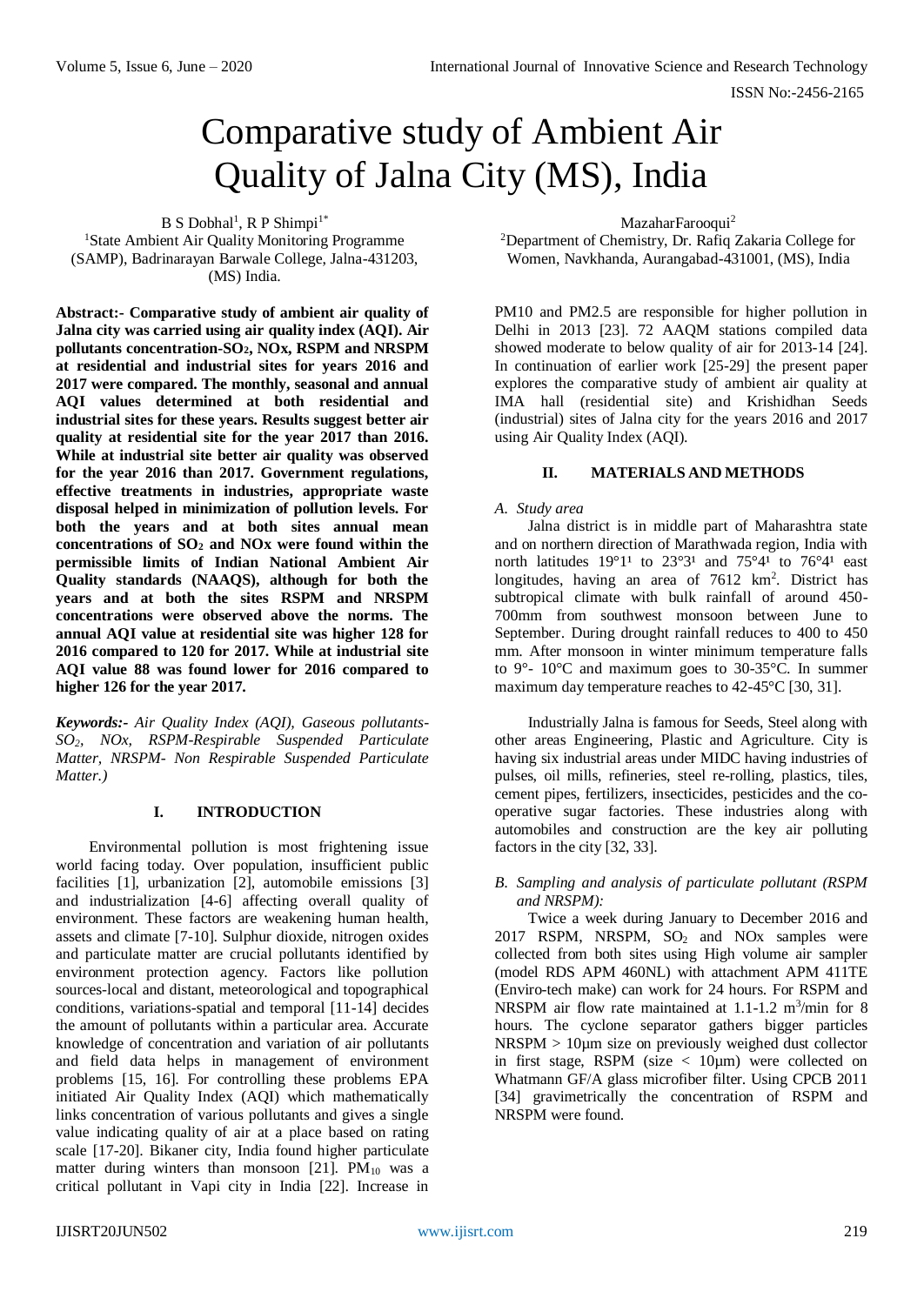#### *C. Gaseous pollutants (SO<sup>2</sup> and NOx)*

SO<sup>2</sup> air samples were absorbed in absorbent solution of potassium tetrachloromercurate (TCM), complex formed dichlorosulphitomercurate was made to react with para rosaniline and methyl sulphonic acid. Spectrophotometer measures absorbance at 530 nm of formed sulphate ions concentration in absorbent using West and Gaeke Method (IS 5182 part 2:2001); CPCB 2001 [35].

Nitrogen dioxide from air bubbled through a solution of sodium hydroxide and sodium arsenite. Nitrile ion produced was treated with phosphoric acid, sulphanilamide and N-(1-naphthyl)-ethylenediamine dihydrochloride (NEDA) and measuring the absorbance of the highly coloured azo-dye at 540nm [36, 37].

# *D. Air Quality Index (AQI)*

AQI is a single number showing real concentration of criteria pollutants compared to its standard permissible values [38, 39]. AQI guides in analyzing and representing uniform air quality grade. AQI equation is

$$
AQI = \left(\frac{100}{n}\right) \sum_{k=1}^{n} \left(\frac{APC_k}{SPC_k}\right)
$$

Where, AQI= Air Quality Index  $n =$  number of criteria pollutants APC= Actual Pollutant Concentration SPC= Standard Pollutant Concentration (CPCB 2011)

| Sr. No. | Pollutant                   | Time weighted | Air Quality Standard concentration in Ambient air |                             |  |  |
|---------|-----------------------------|---------------|---------------------------------------------------|-----------------------------|--|--|
|         |                             | Average       | Industrial, residential, rural and                | Ecologically sensitive area |  |  |
|         |                             |               | other area                                        | (notified by central Govt.) |  |  |
|         | $SO_2 \mu g m/m^3$          | Annual        | 50                                                | 20                          |  |  |
|         |                             | 24 hours      | 80                                                | 80                          |  |  |
|         | $NO2 \mu g m/m3$            | Annual        | 40                                                | 30                          |  |  |
|         |                             | 24 hours      | 80                                                | 80                          |  |  |
|         | $PM_{10} \mu g m/m^3$       | Annual        | 60                                                | 60                          |  |  |
|         |                             | 24 hours      | 100                                               | 100                         |  |  |
|         | $PM_{2.5} \mu\text{gm/m}^3$ | Annual        | 40                                                | 40                          |  |  |
|         |                             | 24 hours      | 60                                                | 60                          |  |  |

Table 1:- Indian National Ambient Air quality standard

AQI rating scale of is as shown below.

| <b>AQI</b> value | <b>AQI</b> Category |
|------------------|---------------------|
| $0 - 50$         | Good                |
| 51-100           | Satisfactory        |
| 101-200          | Moderately polluted |
| 201-300          | Poor                |
| 301-400          | Very poor           |
| >401             | Severe              |

Table 2:- Air Quality Index (AQI) Rating Scale.

## **III. RESULTS AND DISCUSSION**

Monthly average concentrations of SO<sub>2</sub>, NOx, RSPM and NRSPM monitored at residential and industrial sites for the year 2016 and 2017 has been presented in table.3, 4 and represented graphically in charts.1, 2 respectively. While seasonal variation in concentrations have been reported in table.5 and represented graphically in charts-3, 4 respectively.

| Month       | For the year 2016 |            |             | For the year 2017 |                 |            |             |              |
|-------------|-------------------|------------|-------------|-------------------|-----------------|------------|-------------|--------------|
|             | SO <sub>2</sub>   | <b>NOx</b> | <b>RSPM</b> | <b>NRSPM</b>      | SO <sub>2</sub> | <b>NOx</b> | <b>RSPM</b> | <b>NRSPM</b> |
| Jan         | 12.63             |            | 128.00      | 449.00            | 12.26           | 32.06      | 121.00      | 370.00       |
| Feb         | 12.24             | 30.00      | 124.00      | 503.00            | 13.80           | 34.45      | 140.00      | 433.00       |
| Mar         | 11.58             | 27.84      | 122.00      | 489.00            | 13.27           | 31.80      | 157.00      | 441.00       |
| Apr         | 12.32             | 28.47      | 128.00      | 478.00            | 12.90           | 31.05      | 162.00      | 354.00       |
| May         | 13.35             | 31.81      | 128.00      | 411.00            | 12.25           | 31.00      | 106.00      | 342.00       |
| June        | 9.00              | 27.19      | 110.00      | 368.00            | 8.00            | 27.45      | 88.00       | 270.00       |
| July        | 11.96             | 29.43      | 98.00       | 305.00            | 7.13            | 26.29      | 91.00       | 283.00       |
| Aug         | 11.80             | 27.20      | 97.56       | 366.00            | 8.14            | 27.52      | 96.00       | 289.00       |
| <b>Sept</b> | 11.38             | 28.17      | 84.00       | 237.00            | 9.56            | 28.31      | 77.00       | 180.00       |
| Oct         | 4.27              | 30.81      | 118.00      | 478.00            | 11.17           | 29.58      | 134.00      | 391.00       |
| Nov         | 5.16              | 30.69      | 208.00      | 720.00            | 14.00           | 31.26      | 143.00      | 424.00       |
| Dec         | 13.84             | 35.72      | 188.00      | 749.00            | 14.43           | 29.10      | 129.00      | 398.00       |
| Avo.        | 10.79             | 20.72      | 127.70      | 462.75            | 11.40           | 20.08      | 120.30      | 347.90       |

Table 3:- Monthly average concentration of SO<sub>2</sub>, NOx, RSPM and SPM ( $\mu$ gm/m<sup>3</sup>) at residential site for the year 2016 and 2017.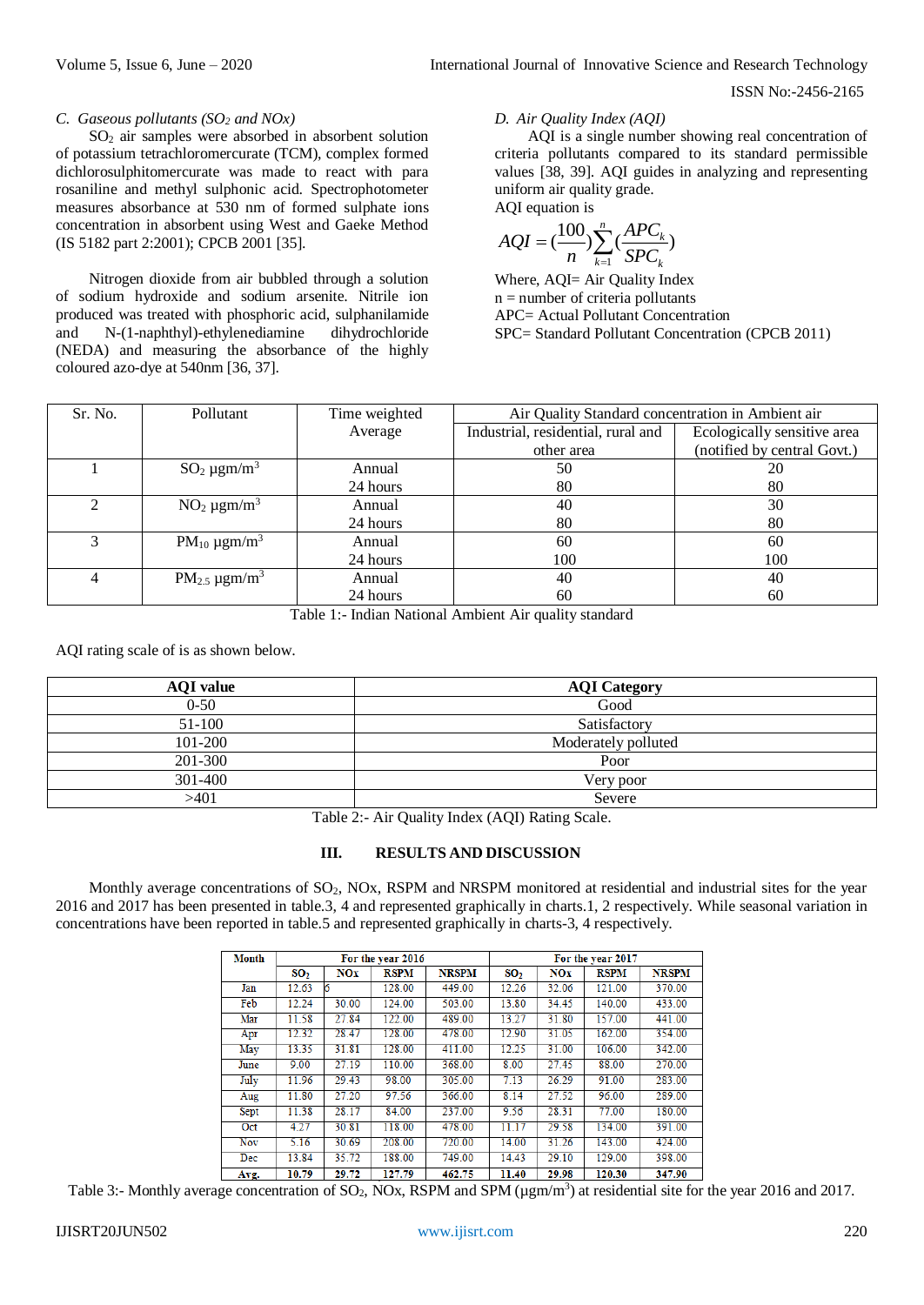| <b>Month</b> | For the year 2016 |            |             | For the year 2017 |                 |            |             |              |
|--------------|-------------------|------------|-------------|-------------------|-----------------|------------|-------------|--------------|
|              | SO <sub>2</sub>   | <b>NOx</b> | <b>RSPM</b> | <b>NRSPM</b>      | SO <sub>2</sub> | <b>NOx</b> | <b>RSPM</b> | <b>NRSPM</b> |
| Jan          | 11.71             | 31.62      | 93.00       | 227.00            | 13.77           | 34.31      | 206.00      | 781.00       |
| Feb          | 11.93             | 29.41      | 94.00       | 232.00            | 12.94           | 32.60      | 257.00      | 507.00       |
| Mar          | 13.52             | 13.52      | 95.00       | 241.00            | 12.25           | 31.80      | 132.00      | 313.00       |
| Apr          | 13.44             | 32.81      | 92.00       | 374.00            | 12.90           | 31.05      | 162.00      | 354.00       |
| May          | 11.49             | 31.24      | 89.00       | 356.00            | 12.72           | 31.20      | 130.00      | 347.00       |
| June         | 9.25              | 26.61      | 82.00       | 288.00            | 8.09            | 27.45      | 101.00      | 193.00       |
| July         | 12.63             | 27.48      | 89.00       | 200.00            | 10.96           | 28.08      | 95.00       | 264.00       |
| Aug          | 12.06             | 28.62      | 83.00       | 275.00            | 9.26            | 26.12      | 90.00       | 196.00       |
| Sept         | 11.70             | 27.66      | 78.00       | 258.00            | 10.57           | 28.52      | 72.00       | 220.00       |
| Oct          | 12.91             | 30.81      | 91.00       | 289.00            | 11.80           | 31.00      | 89.00       | 238.00       |
| Nov          | 8.37              | 37.24      | 87.00       | 164.00            | 13.20           | 33.00      | 91.00       | 201.00       |
| Dec          | 13.70             | 35.53      | 89.00       | 200.00            | 11.50           | 31.24      | 91.00       | 209.00       |
| Avg.         | 11.89             | 29.37      | 88.50       | 258.66            | 11.70           | 30.53      | 126.30      | 318.60       |

Table 4:- Monthly average concentration of SO<sub>2</sub>, NOx, RSPM and SPM ( $\mu$ gm/m<sup>3</sup>) at industrial site for the year 2016 and 2017.

# *A. Sulphur dioxide (SO2)*

**At residential site**: The monthly average concentration was varied between  $4.27 - 13.84 \mu g/m^3$  in 2016 while it varied between  $7.13 - 14.43 \mu g/m^3$  in the year 2017 respectively. The highest concentration of  $SO_2$  13.84 $\mu$ g/m<sup>3</sup> was recorded in December of 2016 while it was recorded highest  $14.43\mu g/m^3$  again in December of the year 2017. The lowest average concentration of  $SO_2$  4.27 $\mu$ g/m<sup>3</sup> was observed in month October month of the year 2016, while lowest average concentration  $SO_2$  7.13 $\mu$ g/m<sup>3</sup> was recorded in July of 2017. The yearly average concentration of  $SO<sub>2</sub>$ was  $10.79 \mu g/m^3$  for the year 2016 was found to be lower compared to  $11.40 \mu g/m^3$  for the year 2017, both are below the national ambient air quality standards (NAAQS) specified by the central pollution control board (CPCB 2009). The highest of average seasonal concentration of SO<sup>2</sup> 12.37µg/m<sup>3</sup> was observed in summer for the year 2016, while for the year 2017 it was found to be 13.05µg/m<sup>3</sup> again in summer. The least seasonal average  $SO_2$  concentration was found to be  $8.98\mu g/m^3$  in winter for the year 2016, while for 2017 it was  $8.20\mu\text{g/m}^3$  in monsoon.

**At industrial site:** The monthly average concentration was varied between  $8.37 - 13.70 \mu g/m^3$  in 2016 while it varied between  $8.09 - 13.77 \mu g/m^3$  in the year 2017 respectively which is nearly a similar form of variation. The highest average concentration of  $SO_2$  13.70 $\mu$ g/m<sup>3</sup> was recorded in December of 2016 while it was recorded highest  $13.77 \mu g/m<sup>3</sup>$  in January month of the year 2017. The highest values for both these years are found to be very close. The lowest average concentration of  $SO_2$  8.37 $\mu$ g/m<sup>3</sup> was observed in month November month of 2016, while it was found to be  $8.09\mu g/m^3$  in June for the year 2017. The lowest values are once again very close. The annual average  $SO_2$ concentration were  $11.89 \mu g/m^3$  for the year 2016 and  $11.70\mu g/m<sup>3</sup>$  for the year 2017, which were below the national ambient air quality standards (NAAQS) specified by the central pollution control board (CPCB 2009) [40]. The highest of average seasonal concentration of  $SO<sub>2</sub>$ 12.60µg/m<sup>3</sup> was observed in summer for the year 2016, while for the year 2017 it was found to be  $12.70 \mu g/m^3$  again in summer. The least seasonal average  $SO<sub>2</sub>$  concentration was found to be  $11.41 \mu g/m^3$  in monsoon for the year 2016, while for 2017 it was  $9.72 \mu g/m^3$  in monsoon.

# *B. Oxides of Nitrogen (NOx)*

**At residential site**: The average monthly concentrations of oxides of nitrogen (NOx) were varied between  $27.19 - 35.72 \mu g/m^3$  in 2016, while it varied between  $26.29 - 34.45 \mu g/m^3$  in 2017. The highest monthly average concentration of NOx 35.72µg/m<sup>3</sup> was recorded in December of 2016, while it was recorded  $34.45 \mu g/m^3$  in February month of 2017. The lowest monthly average concentration of NOx 27.19µg/m<sup>3</sup> was observed in June month of 2016, while it was recorded  $26.29 \mu g/m^3$  in July month of 2017. The yearly average concentration of NOx was found to be  $29.72 \mu g/m^3$  in the year 2016 compared to  $29.98\mu g/m^3$  in the year 2017. Thus yearly average concentration of NOx was found only slightly lower in 2016 than in 2017. The highest average seasonal concentration of NO<sub>x</sub> was observed  $31.65 \mu g/m^3$  in winter of 2016 while it was found  $37.42 \mu g/m^3$  in summer of 2017. The least average seasonal concentration of NOx was observed  $28\mu g/m^3$  in monsoon of 2016, similarly for 2017 was found  $27.39 \mu g/m^3$  in monsoon again.

**At industrial site:** The average monthly concentrations of oxides of nitrogen (NOx) were varied between  $13.52 - 37.24 \mu g/m^3$  in 2016, while it varied between  $26.12 - 34.31 \mu g/m^3$  in 2017. The highest monthly average concentration of NO<sub>x</sub>  $37.24\mu$ g/m<sup>3</sup> was recorded in November of 2016, while it was recorded  $34.31 \mu g/m^3$  in January month of 2017. The lowest monthly average concentration of NOx  $13.52\mu g/m^3$  was observed in March month of 2016, while it was recorded  $26.12 \mu g/m^3$  in August month of 2017. The yearly average concentration of NOx was found to be  $29.37 \mu g/m^3$  in the year 2016 compared to  $30.54\mu\text{g/m}^3$  in the year 2017. Thus yearly average concentration of NOx was found only slightly lower in 2016 than in 2017. The highest average seasonal concentration of NO<sub>x</sub> was observed  $33.80 \mu g/m^3$  in winter of 2016 while it was found  $32.38\mu g/m^3$  again in winter of 2017. The least average seasonal concentration of NOx was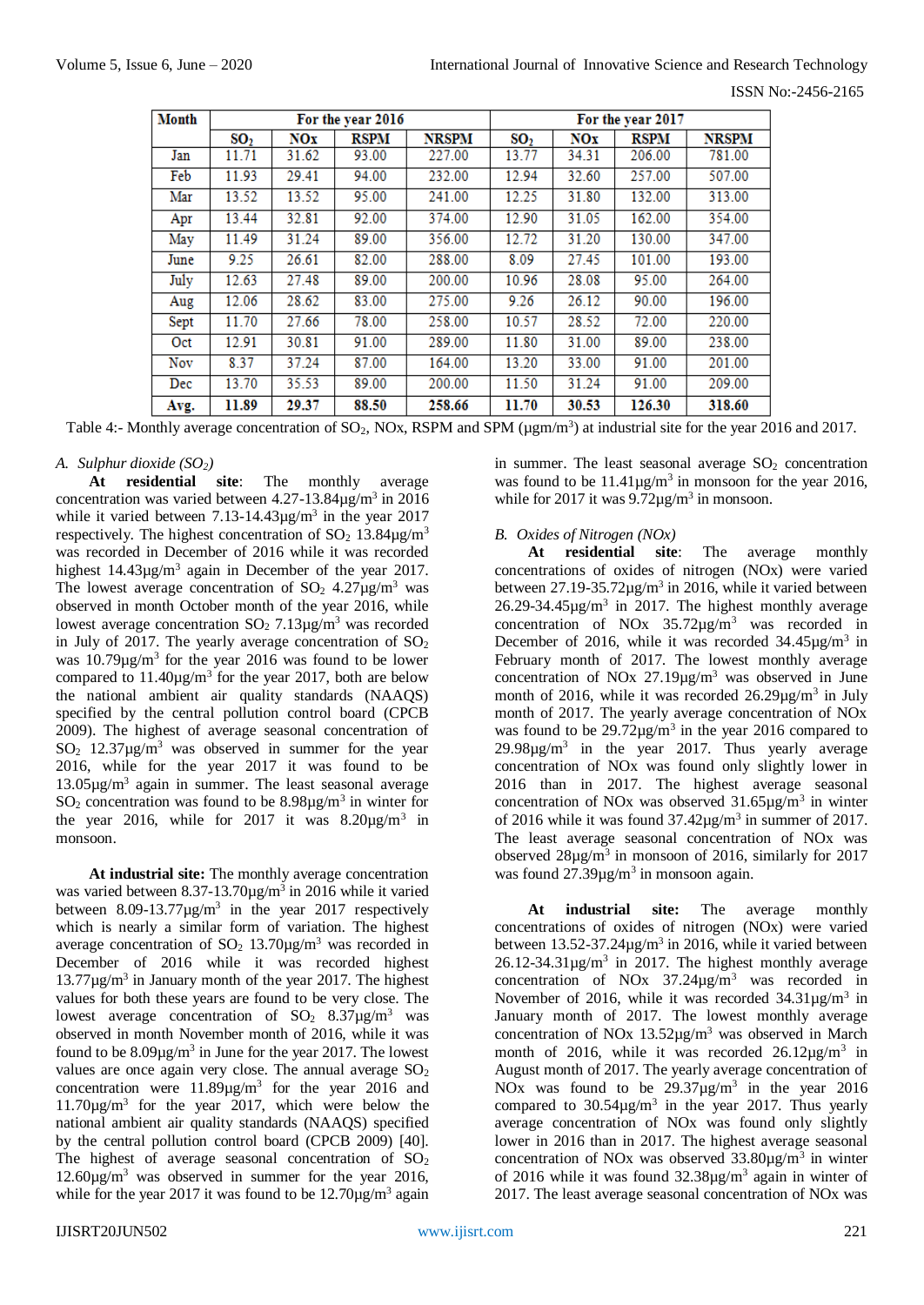observed  $26.75 \mu g/m^3$  in summer for 2016; similarly for 2017 it was found  $27.54\mu g/m^3$  in monsoon. NOx values obtained were well below the NAAQS (CPCB 2009) for both the years.

Sulphur dioxide and oxides of nitrogen are the key pollutant contributing to ambient air which is given out by

fossil fuel burning, automobiles and industries [41, 42]. The seasonal concentration pattern of air pollutants is driven by emission characteristics of the dominant sources and meteorological conditions [13]. Researchers [43-45] reported similar observations.

| <b>Season</b> | <b>Pollutant</b> | <b>Residential</b> |        | <b>Industrial</b> |        |  |
|---------------|------------------|--------------------|--------|-------------------|--------|--|
|               |                  | 2016               | 2017   | 2016              | 2017   |  |
| Summer        | SO <sub>2</sub>  | 12.37              | 13.05  | 12.60             | 12.70  |  |
|               | NOx              | 29.53              | 37.42  | 26.75             | 31.66  |  |
|               | <b>RSPM</b>      | 125.50             | 141.25 | 92.50             | 170.25 |  |
|               | <b>SPM</b>       | 470.25             | 392.50 | 300.75            | 380.25 |  |
|               | AQI              | 125.50             | 141.25 | 92.50             | 170.25 |  |
| Monsoon       | SO <sub>2</sub>  | 11.04              | 8.20   | 11.41             | 9.72   |  |
|               | NOx              | 28.00              | 27.39  | 27.59             | 27.54  |  |
|               | <b>RSPM</b>      | 97.39              | 88.00  | 83.00             | 89.50  |  |
|               | <b>SPM</b>       | 319.00             | 225.50 | 255.25            | 250.00 |  |
|               | AQI              | 97.39              | 88.00  | 83.00             | 89.50  |  |
| Winter        | SO <sub>2</sub>  | 8.98               | 12.96  | 11.67             | 12.56  |  |
|               | NOx              | 31.65              | 30.50  | 33.80             | 32.38  |  |
|               | <b>RSPM</b>      | 160.50             | 131.75 | 90.00             | 119.25 |  |
|               | <b>SPM</b>       | 599.00             | 395.75 | 220.00            | 357.25 |  |
|               | AQI              | 160.50             | 131.75 | 90.00             | 119.25 |  |

Table 5:- Seasonal average concentration of pollutants ( $\mu$ gm/m<sup>3</sup>) at residential and industrial sites for the year 2016 and 2017.

- *C. Particulate pollutants*
- *Respirable suspended particulate matter RSPM (≤ PM10)*

**At residential site:** The annual mean concentration of RSPM was observed  $127.79 \mu g/m^3$  in the year 2016 while 120.30µg/m<sup>3</sup> in the year 2017 which are ahead of the maximum permissible limit of NAAQS (Table.1). November recorded highest monthly average RSPM concentration  $208\mu g/m^3$  in the year 2016, while in the 2017 it was found highest  $157\mu g/m^3$  in March. The lowest RSPM was recorded  $84\mu g/m^3$  in September 2016, while for the year 2017 recorded  $77\mu g/m^3$  again in September. Seasonally winter recorded highest levels of RSPM 160.50 $\mu$ g/m<sup>3</sup> in 2016, while 141.25 $\mu$ g/m<sup>3</sup> was recorded highest in summer of 2017. Monthly average RSPM concentration ranged between  $84-208\mu g/m^3$  in 2016 while it ranged between  $88-157 \mu g/m^3$  in 2017.

**At industrial site:** The annual mean concentration of RSPM was observed  $88.50 \mu g/m^3$  in the year 2016 which is within the permissible limit of NAAQS. But in the year 2017 the annual mean concentration of RSPM was found to be  $126.30\mu g/m^3$  which is above the permissible limits of NAAQS (Table.1). March 2016 recorded highest monthly average RSPM concentration 95µg/m<sup>3</sup> while February 2017 recorded  $257\mu g/m^3$  as highest concentration of RSPM. The lowest RSPM was recorded  $78\mu g/m^3$  in September 2016, while for the year 2017 recorded  $72\mu g/m^3$  again in September. Lowest concentration of RSPM both at residential and industrial sites was recorded in September for both the years which is the rainy month. Seasonally summer recorded highest levels of RSPM 92.50  $\mu$ g/m<sup>3</sup> in 2016, while  $170.25\mu\text{g/m}^3$  was recorded highest again in

summer of 2017. Monthly average RSPM concentration ranged between  $78-95\mu g/m^3$  in 2016 while it ranged between  $72 - 257 \mu g/m^3$  in 2017.



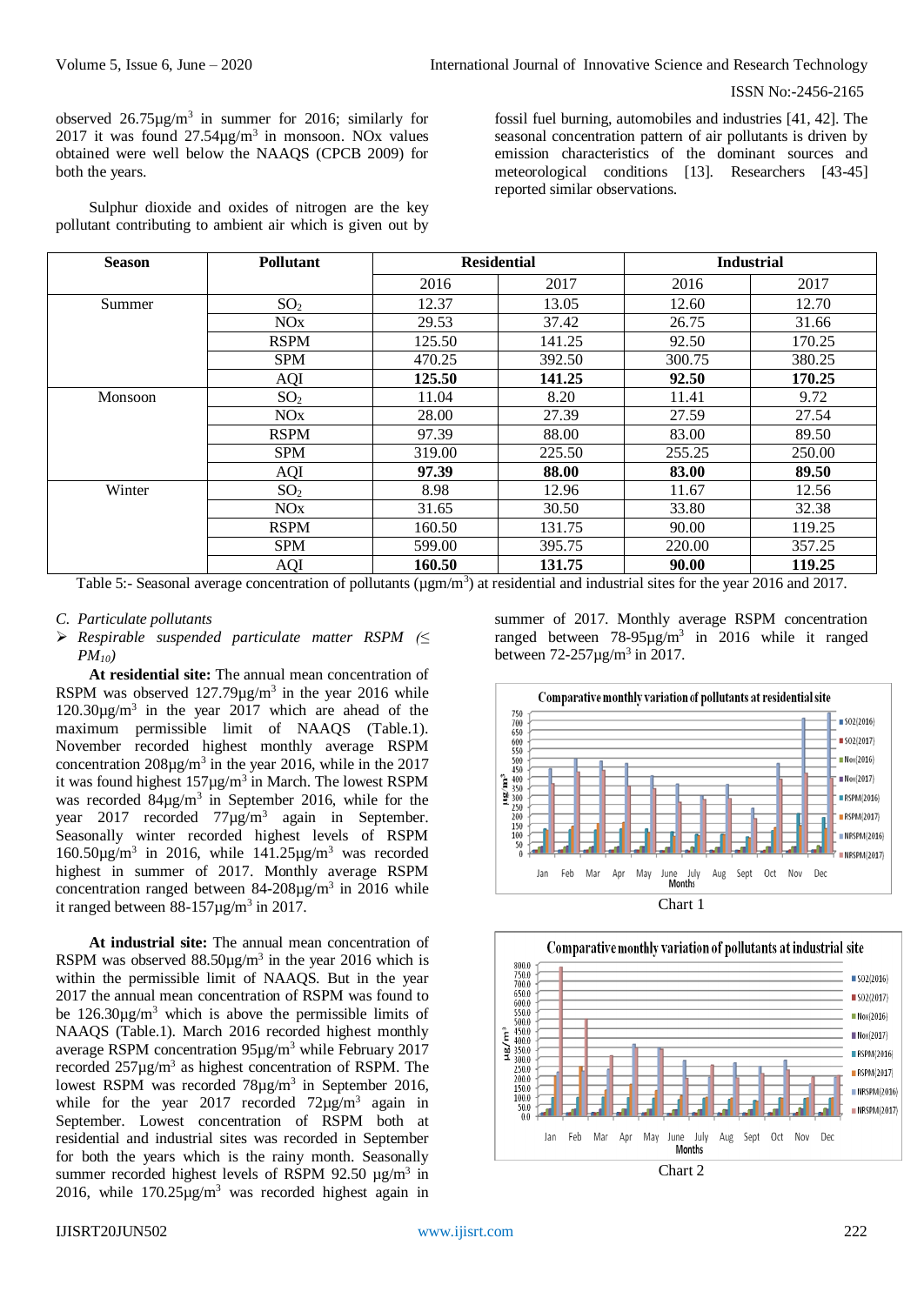



## *Non Respirable Suspended particulate matter (NRSPM) ≥ PM10:*

**At residential site:** The annual mean concentration of NRSPM was observed  $462.75 \mu g/m^3$  in the year 2016 while  $347.90\mu g/m^3$  in the year 2017 which are ahead of the maximum permissible limit of NAAQS. December recorded highest monthly average NRSPM concentration  $749\mu g/m<sup>3</sup>$  in the year 2016, while in the 2017 it was found highest  $441\mu g/m^3$  in March. The lowest NRSPM was recorded as  $237\mu g/m^3$  in September 2016, while for the year  $2017$  recorded  $180\mu g/m^3$  again in September. Seasonally winter recorded highest levels of NRSPM  $599\mu g/m^3$  in 2016, while  $395.95\mu g/m^3$  was recorded highest in winter of 2017. Monthly average NRSPM concentration ranged between  $237-749 \mu g/m^3$  in 2016 while it ranged between  $180-441 \text{ µg/m}^3$  in 2017.

**At industrial site:** The annual mean concentration of NRSPM was observed 258.66  $\mu$ g/m<sup>3</sup> in the year 2016 and in the year 2017 it was found to be  $318.60 \text{ }\mu\text{g/m}^3$ suggesting higher values than the permissible limits of NAAQS. April 2016 recorded highest monthly average NRSPM concentration 374µg/m<sup>3</sup> while January 2017 recorded  $781\mu g/m^3$  as highest concentration of NRSPM. The lowest NRSPM was recorded  $164\mu g/m^3$  in November 2016, while for the year 2017 recorded  $193\mu g/m^3$  in June. Seasonally summer recorded highest levels of NRSPM  $300.75 \mu g/m^3$  in 2016, while  $380.25 \mu g/m^3$  was recorded highest again in summer of 2017. Monthly average NRSPM concentration ranged between  $164-374 \mu g/m^3$  in 2016 while it ranged between  $193-781 \mu g/m^3$  in 2017.

Thus particulate matter concentration was found at residential and industrial site for both the years. The major contributors of particulate matter in ambient air are automobiles and industries [7, 43, 44]. The seasonal variation pattern of RSPM and NRSPM concentration can be seen from the values presented in table.5. The variation pattern is caused by the meteorological effects i.e. vertical mixing in summer and frequent inversions in winter [13, 44, 48]. The pattern for urban areas are basically similar for both summer and winter suggesting that most important emission sources are seasonally independent for urban areas and are surely traffic emissions and industries[49]. AQI values for residential site obtained are between 83 and 92.50 for the year 2016. While for the year 2017 AQI values are in between 89.50 and 170.50 due to higher particulate matter indicate moderate pollution as per rating scale (Table.2). Members of sensitive groups like older adults and children may experience health effects like heart or lung disease on prolong exposure and at greater risk [50] compared to general public which is affected to lesser extent.

# **IV. CONCLUSIONS**

Comparative analysis of temporal and spatial variations of  $SO_2$ , NOx, RSPM and NRSPM for the year 2016 and 2017 of continuous measurements at Jalna city area- residential and industrial sites revealed that gaseous pollutants were found within the permissible limits of NAAQS, while the particulate pollutants violated the norms for both the years and at both the sites. The annual AQI at residential site for 2016 was 128 which is higher than 120 for the year 2017. Thus for both the years residential sites pollution is in moderately polluted category. For industrial site the AQI values 88 for 2016 and 120 for 2017 suggest satisfactory for 2016 and moderately polluted AQI category for 2017. For both the years particulate pollutants RSPM and NRSPM are key pollutants responsible for higher AQI values and industries, automobiles, construction work, combustion activities, agricultural activities, mining activities and deforestation are major contributors of particulate pollutants. People with heart or lung diseases, children and older adults are the most likely to be affected by particulate particles pollution exposure and must be protected from the same.

#### **ACKNOWLEDGEMENTS**

Authors are thankful to Director, Maharashtra pollution control board (MPCB), Aurangabad for providing financial, technical and scientific support for the present study. We also extend our thanks to Badrinarayan Barwale College, Jalna for providing supports like laboratory, infrastructure and co-operation. We are also thankful to Enviro-tech lab for useful co-operation, suggestion and also to those who helped directly and indirectly for this work.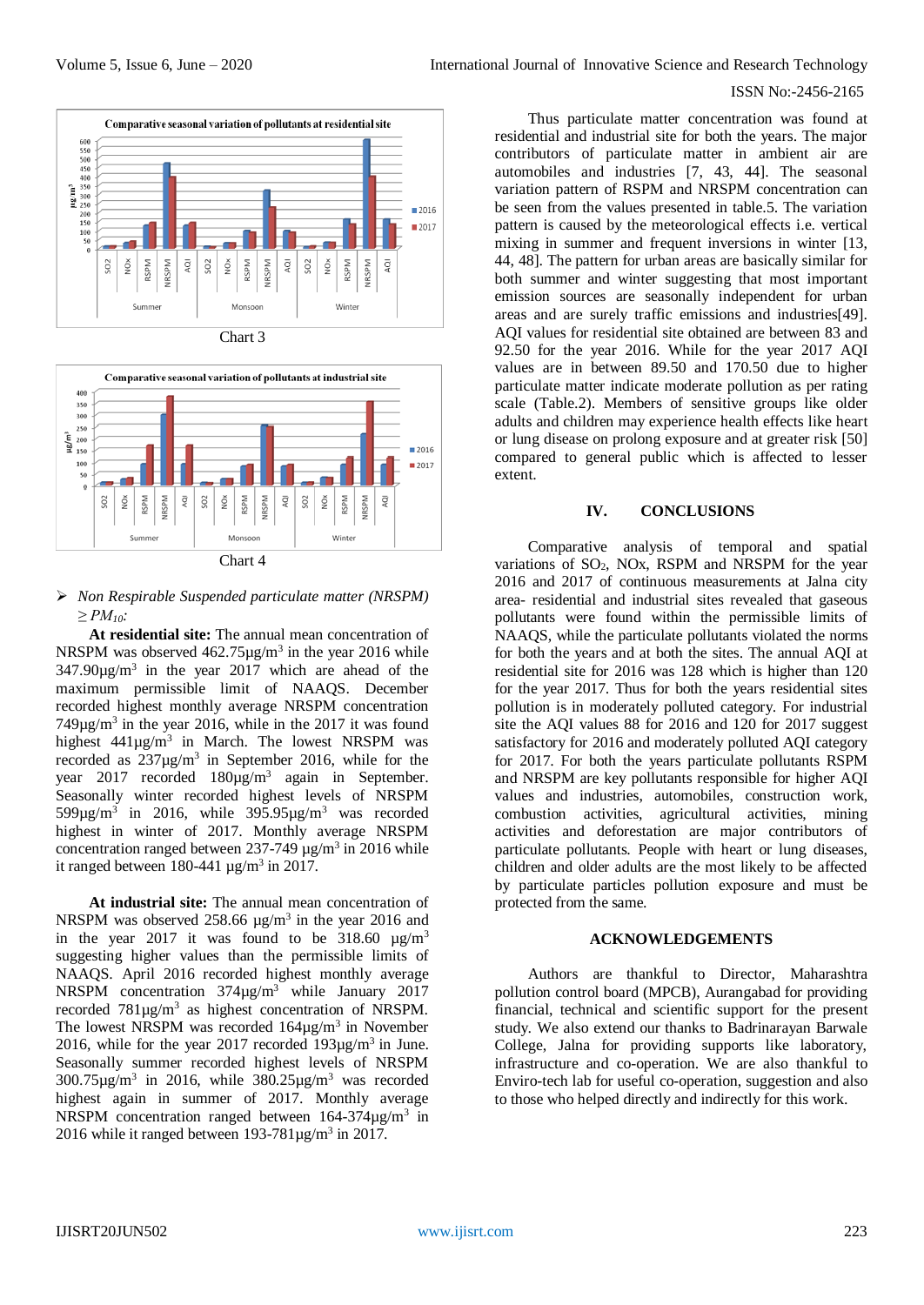## **REFERENCES**

- [1]. Tashiro Y and Taniyama T, 2002, Atmos.  $NO<sub>2</sub>$  and CO concentration in Lima, Peru, *Env. Int.*, 28: 227- 333.
- [2]. Atash F, 2007, the determination of urban environments in developing countries: Mitigating the air pollution crises in Tehran, Iran cities, 24 (6): 399- 409.
- [3]. Baladauf R W, Watkinns N, Heist D, Bailey C, Rowley P and Shores R, 2009, Near air quality monitoring factors affecting network design and interpretation of data, *Air Quality Atmos. and Health*, 2: 1-9.
- [4]. Harison R M and Yin J, 2000, Particulate matter in the Atmos.: which particle properties are important for its effects on health? *The Sci. of the Total Env.* 249: 85- 101.
- [5]. Kim K H, Lee J H, and Jang M S, 2002, Metals in Airborne particulate matter from first and second industrial complex area of Taejon City, Korea, *Env. Poll.* 118, 41-51.
- [6]. Sharek M, Cupre P, Bartos T, Kohutek J, Klanova J and Holoubek I, 2007, A combined approach to the evaluation of organic air poll. A case study of urban air in Sarajevo and Tuzla (Bosnia and Harzegovina), *Sci. of the total Env.* 384 (13): 182-193.
- [7]. Hrdlickova Z, Michalek J, Kolar M and Vesley V, 2008, Identification of factors affecting air poll. by dust aerosol  $PM_{10}$  in Brno city, Czeck Republic, *Atmos. Env.*, 42(37), 8661-8673.
- [8]. Gupta A K, Patil R S and Gupta S K, 2003, A long term study of oxides of nitrogen, *Env. Sci. and Health*, 38: 2877-2894.
- [9]. Celis J E, Morales J R, Zaror C A and Inzunza J C, 2004, A study of particulate matter  $PM_{10}$  composition in the atmosphere of Chile, *Atmos.* 54(5): 541-550.
- [10]. Zhang M, Song Y and Cai X, 2007, A health based assessment of particulate air poll. in urban areas of Beijing in 2000-2004, *Sci. of the Total Env.*, 378(13) 3: 100-108.
- [11]. Franchini M and Mannucci P M, 2007, Short term effects of air pollution on cardiovascular disease outcomes and mechanisms, *J. of Thrombosis and Haemostasis*, 5(11): 2169-2174.
- [12]. Allen R W, Davies H, Cohen M A, Mallach G, Kaufman J D and Adar S D, 2009, The spatial relationship between traffic generated air poll. and noise in 2 US cities, *Env. Res.*, 109(3): 334-342.
- [13]. Gomiscek B, Stopper S, Preining O and Hauck H, 2004, Spatial and temporal variations in  $PM<sub>1</sub>$ ,  $PM<sub>2.5</sub>$ , PM<sub>10</sub> and particle number concentration during AUPHEP project, *Atmos. Env.,* 38: 3917-3934.
- [14]. Rao B P S, Mhaisalkar V M, Kumar A, Shrivastava A, and Devotta S, 2009, Seasonal variations of ambient levels of Sulphur dioxide in and around a typical Indian Petroleum Refinery, *Int. J. of Earth Sci. and Eng.,* 2(3): 231-237.
- [15]. Suess M J, 1979, An Env. approach to air quality monitoring, *Atmos. Env.*, 13:211-221.
- [16]. Titta P, Raunemma T, Tissari J, Vli-Tuomi T. Leskinen A, Kukkonen J, Harkonen J and Karppinen A, 2002, Measurements and modeling of PM<sub>2.5</sub> concentrations near a major road in Kuopio, Finland, *Atmos. Env.*, 36:4057-4068.
- [17]. Ott W R, Jr. Hunt W F, 1976, A quantitative evaluation of the pollutant standard index, *J. of Air Poll. Cont. Assoc.,* 26:1950-1954.
- [18]. Ott W R and Thom G C, 1976, A critical review of air pollution index systems in the United States and Canada, *J. of Air Poll. Cont. Assoc.*, 26:460-470.
- [19]. USEPA, 2014, United States Env. Prot. Agency.
- [20]. Ontario, 2013, Review of the Ontario air quality index and air quality health index system. Air resonance Branch, Ontario ministry of the Env., Toranto, Ontario, Canada.
- [21]. Charan P D, Sahel H, 2014, Study of respirable dust in Ambient Air of Bikaner city and its impact on human health, *Appl. J. of Hygiene*, 3: 11-14.
- [22]. Sarella G, Khanbete A K, 2015, Ambient Air Quality, Analysis using Air Quality Index. A case study of Vapi, India IJIRST 1: 68-71.
- [23]. Tanuja Toppo, Madhu Thakur, Prerita Pradhan, Diksha Mishra, Comparative analysis of air pollution of Delhi and Raipur city, IJARIIT, Vol.4(3),2018,p-1210-1213.
- [24]. Air Quality Status of Maharashtra 2013-2014, Compilation of Air Quality data recorded by MPCB, 2014.
- [25]. Aher S B, Dobhal B S and Awasthi R S, September 2014, Spatial and Temporal Variations of  $SO<sub>2</sub>$ , NOx, PM<sub>10</sub> and TSPM Concentration in Ambient Air of Jalna City, India, *Int. J. of Agric., Env. & Biotech.*, 7(3); 571-579.
- [26]. Aher S B, Dobhal B S and Awasthi R S, 2014, Assessment of Ambient Air Quality of Jalna City, India using Air Quality Index, *Indian J. of Env. Sci.,* 18(2): 65-72.
- [27]. Dobhal B S, Jadhav Shivaji, Sangvikar Meghmala and Mazahar Farooqui, 2016, Study of Ambient Air Quality of Jalna City (MS), India, *Ultra Chem.*, Vol. 12(2): 29-34.
- [28]. B S Dobhal, R P Shimpi and Mazahar Farooqui, 2020, Ambient Air Quality Assessment of Jalna City (MS), India, *Indian J. Sci. Res.* 10(2): 45-53.
- [29]. Bhagwansing S Dobhal, Ravindra P Shimpi, Mazahar Farooqui, December 2019, Evaluation of Ambient Air Quality of Jalna City(MS), India, *International Journal of Research and Review*, Vol.6; Issue:12;341- 351.
- [30]. Rajajoseph D, Mathan Y and Rajivgandhi V. 2014. Efficient and Environment friendly NOx emission reduction design of Aero Engine gas turbine Combustor, *IJEP*, 34(8), 645-652.
- [31]. Erika VonSchueidemesser, Paul S Monks, James D Allens, Lori Bruhwiler, Piers Forster, David Flower, Alex Lauer, William T Morgan, Pauli Passonen, MattiaRighi, Katerinasindelarova and Mark A Sutton. 2015. Chemistry and linkage between air quality and climate change, *Chemical Reviews*, 115, 3856-3897.